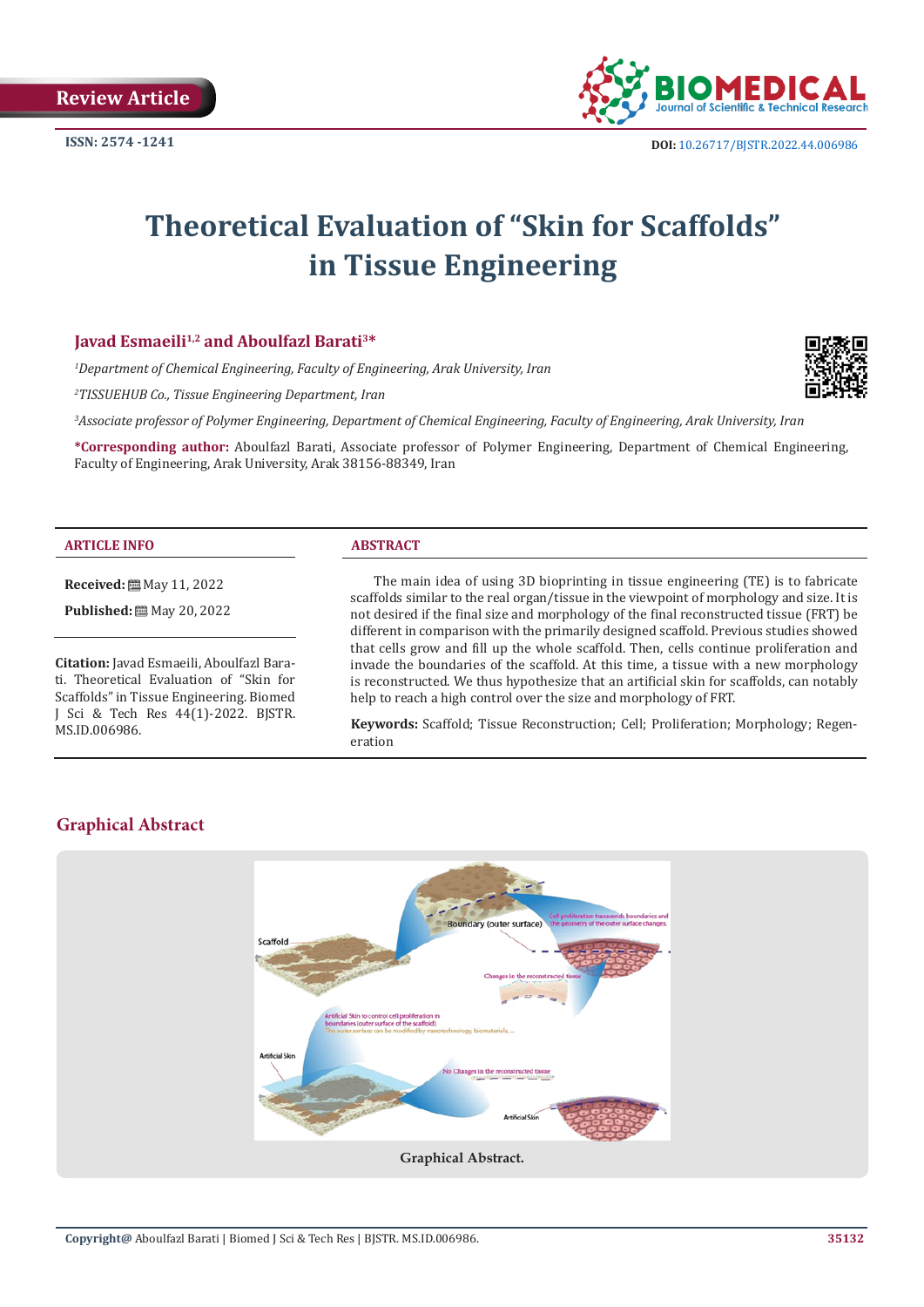# **Introduction**

In the TE paradigm, engineering and life sciences tools are combined to develop bioartificial substitutes for organs and tissues, which can, in turn, be applied in regenerative medicine, pharmaceutical, diagnostic, and basic research (Ikada [1]). The complex three-dimensional microenvironment, known as a scaffold, plays a vital role to reach FRT with appropriate functions (Mabrouk, et al. [2]). Cells can attach to the scaffold matrix and start proliferation and migration as well as the extracellular matrix (Padhi, et al. [3]). The main idea of scaffold fabrication has been designing a scaffold similar to the injured tissue/organ in size and shape. The design of 3D engineered tissue models is currently in its development stage, showing high potential in overcoming the limitations of already available models to reach a targeted FRT (Mabrouk, et al. [2,4]). According to our literature review, many researchers developed 3D-printed scaffolds in which the FRT was

# **Discussion**

different in size and morphology compared to the primary scaffold, which means 3D bioprinting technology does not guarantee accurate tissue reconstruction (Jia, et al. [5]). However, many issues are discussed in literature while still opened, concerning the identification of the optimal scaffold-forming materials, cell source, and fabrication technology, and the best cell culture conditions (biochemical and physical cues) to finely replicate the native tissue and the surrounding environment.

# **Theory**

We hypothesize that scaffolds need an outer layer to control cells proliferation and migration in the boundaries of scaffolds to keep the original geometry of the FRT. This outer layer can be considered as a skin that owns specific features including lack of cell adhesion, appropriate porosity, biodegradability, biocompatibility with a low rate of degradation in comparison with the inner part.



#### **Figure 1:**

- (A) The reconstructed ear differs from the original scaffold (Jia, et al. [5]).
- (B) The reconstructed tendon is longer than the original scaffold (Fang, Chen et al. [17]).
- (C) Cells start proliferation and create layers one by one.
- (D) The morphology of the FRT will change over time.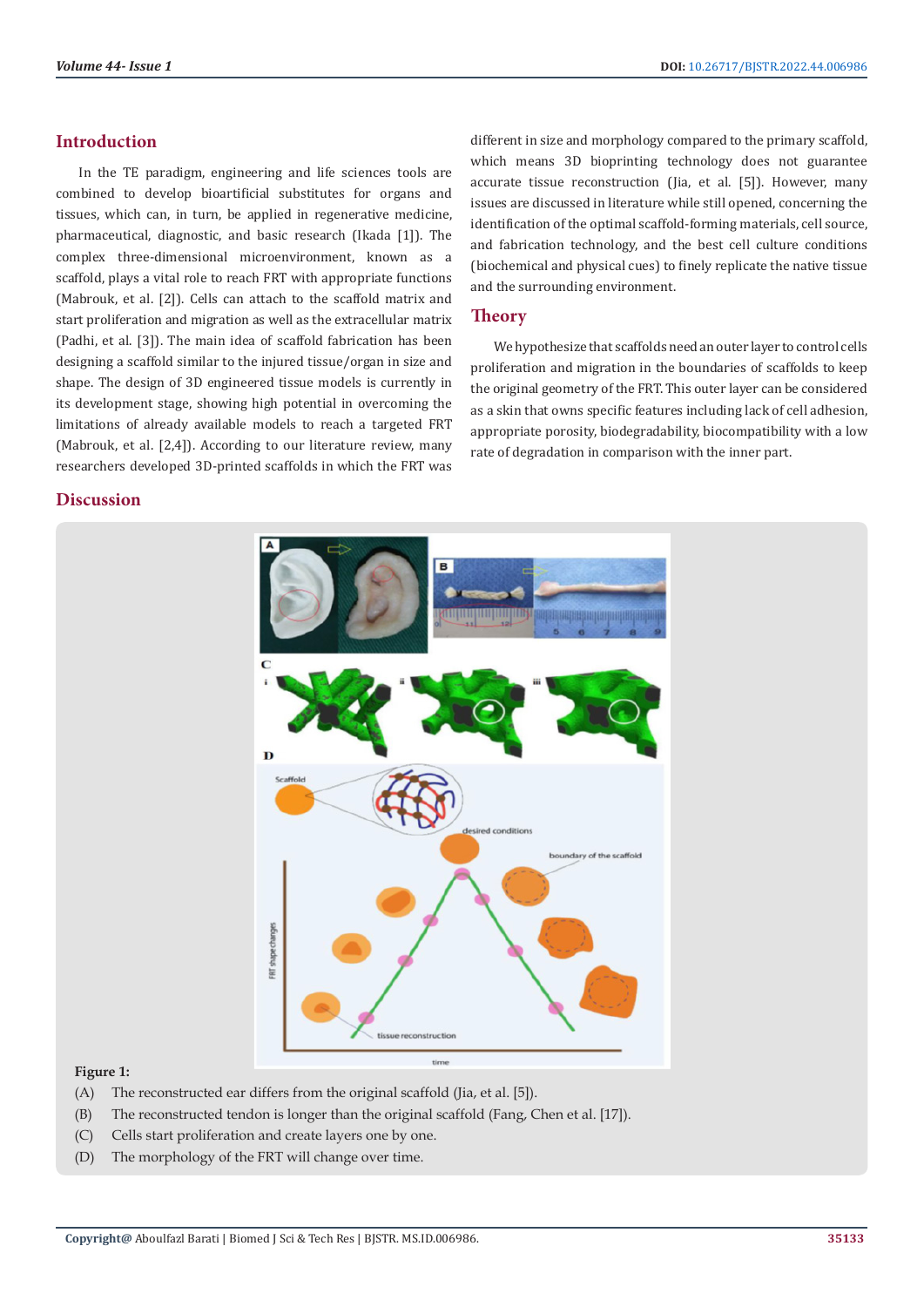TE applies the principles of engineering and life sciences toward the development of biological substitutes that restore, maintain, or improve tissue function or a whole organ (Langer, et al. [6]). We do believe that TE has a long way ahead to make tissue. However, numerous studies have been carried out to create tissues like bone, cartilage, skin, vessel, and so on with appropriate functions (Ott, et al. [7-14]). One of the main strategies in TE focuses on the fabrication of scaffolds similar to the real organ or tissue (Langer, et al. [15]). 3D bioprinting is the most effective technique to fabricate scaffolds in desired geometry (Wang, et al. [16]). It is predicted that 3D bioprinting has removed many obstacles in TE and helped in morphogenesis, but there are still challenges that appear after scaffold fabrication and tissue reconstruction. Focusing on the morphogenesis of FRTs in the literature and comparing them with their original scaffolds in the viewpoint of geometry, size, and morphology, it can be concluded that they are different. Notably, the FRTs were larger than their primary scaffold. For instance, in research done by Litao Jia et al. (Jia, Zhang et al. [5]), the reconstructed ear did not have the size as same as the original scaffold especially the inner zones (Figure 1A). In another study by Fang Qian and his colleagues (Fang, et al. [17]), the tissueengineered tendon was longer than the initial scaffold (5 cm vs. 2 cm) (Figure 1B). More studies are confirming this issue in TE (Cervantes, [18]).

Based on the previous studies, tissues reconstruction can happen due to cell proliferation and creating monolayers one after one (Lewis [19,11]). To validate our hypothesis, we use the activator-inhibitor model of Gierer and Meinhardt presented as (Eq. 1&2) (Gierer, et al. [20]). The chemical and mechanical effects are neglected.  $u(x,t)$  (mol/m<sup>3</sup>) is the concentration of activator and υ(x,t) (mol/m<sup>3</sup>) is the concentration of inhibitor at position x and time t. u and υ are always > 0 because cells are alive during the reconstruction process. Here Du, Dv,  $\,\rho_{\scriptscriptstyle u}$  ,  $\,\rho_{\scriptscriptstyle v}$  ,  $\rho$ ,  $\mu_{\scriptscriptstyle u}$  and  $\mu_{\scriptscriptstyle v}$  are known as positive constants which characterize the rates of diffusion, production, and decay of the two species. The first terms on the Eqs. 1&2 account for diffusion; the second and third terms account for production {the activator enhances its production (forming an autocatalytic positive feedback loop) and that of the inhibitor, while the inhibitor represses production of the activator} and the fourth terms account for the decay of both species with constant half-lives. These terms cannot be limited to zero, otherwise, reconstruction in scaffolds fails.

$$
\frac{\partial u}{\partial t} = D_u \nabla^2 u + \rho_u + \frac{\rho_u}{(1 + ku^2)v} - \mu_u u
$$
 (1)  

$$
\frac{\partial v}{\partial t} = D_v \nabla^2 v + \rho_v + \rho_u^2 - \mu_v v
$$
 (2)

Our hypothesis says that during 3D cell culture, u and υ are more than zero all over the scaffold including the boundaries. As it can be seen in (Figures 1C & 1D), the outer layer starts creating monolayers which finally alters the morphogenesis and desired size and shape. It is necessary to control this phenomenon in boundaries (outer layer). Hence, our hypothesis proposes that each scaffold can be divided into two parts: core (main body) and skin (outer layer). Considering this hypothesis, Eq.1 & 2 need to be modified as below:

To aim this, it is consumed that:

- **i.** a scaffold is made of n layers: i=1,2, …, n
- **ii.** The outer layer is known as skin and is considered as an individual layer.

$$
\frac{\partial u}{\partial t} = \sum_{i=1}^{n} \{D_{u}\nabla^{2}u + \rho_{u} + \frac{\rho_{u}}{(1+Ku^{2})\nu} - \mu_{u}u\}_{i} + \{D_{u}\nabla^{2}u + \rho_{u} + \frac{\rho_{u}}{(1+Ku^{2})\nu} - \mu_{u}u\}_{\text{skin}} \quad (3)
$$

$$
\frac{\partial v}{\partial t} = \sum_{i=1}^{n} \{D_{v}\nabla^{2}v + \rho_{u} + \rho_{u}^{2} - \mu_{v}v\}_{i} + \{D_{v}\nabla^{2}v + \rho_{v} + \rho_{u}^{2} - \mu_{v}v\}_{\text{skin}} \quad (4)
$$

In which, the first term accounts for core, and the second term accounts for the skin. Based on our hypothesis, the second term is considered as the main reason for the phenomenon in (Figure 1D). Thereby, it is necessary to limit this term to zero. To aim this,

- **1.** The diffusion of the cells into the outer layer must be prevented  $(D \rightarrow 0)$ .
- **2.** No cell attachment must happen.

To validate our hypothesis, we focused on Fisher's equation, which has been presented to study the spread of a favored gene through a population (Murray [21]). However, it has been shown that this model can be a good candidate to study the expansion of an *in vitro* monolayer cell colony. Proliferation and cellular migration are considered in this equation. If  $n(x,t)$  represents the cell number density (the number of cells/m<sup>2</sup> for monolayer culture) at position x and time t, Fisher's equation is shown as below:

$$
\frac{\partial n}{\partial t} = rn(N - n) + D\nabla^2 n \quad (5)
$$

In which, rn(N-n) shows the cellular proliferation (linear growth rate: rn) and  $D\nabla^2 n$  describe random cell movement with motility coefficient D (similar to a diffusion coefficient). This equation considers the rate of change of cell number density in space and time. However, this equation claims that as the cell number density reaches the maximum at the confluence (N), the proliferation rate tends to zero attributed to the inhibition of cell division due to the cellular crowding phenomenon (Sengers, Dawson et al. 2010). Considering this claim and comparing it with (Figures 1A & 1B), it can be hypothesized that cellular crowding won't happen in scaffold-based cell culture, thereby, Eq.5 needs to be modified for scaffolds. To focus on our hypothesis, based on Figure 2 (a spherical scaffold is imagined just to explain details), a scaffold is supposed to be made of m monolayers, then:

$$
\frac{\partial n}{\partial t} = \sum_{i=1}^{m} (rn(N-n) + D\nabla^{2} n)_{i} + \sum_{j=m+1}^{s} (rn(N-n) + D\nabla^{2} n)_{j} (6)
$$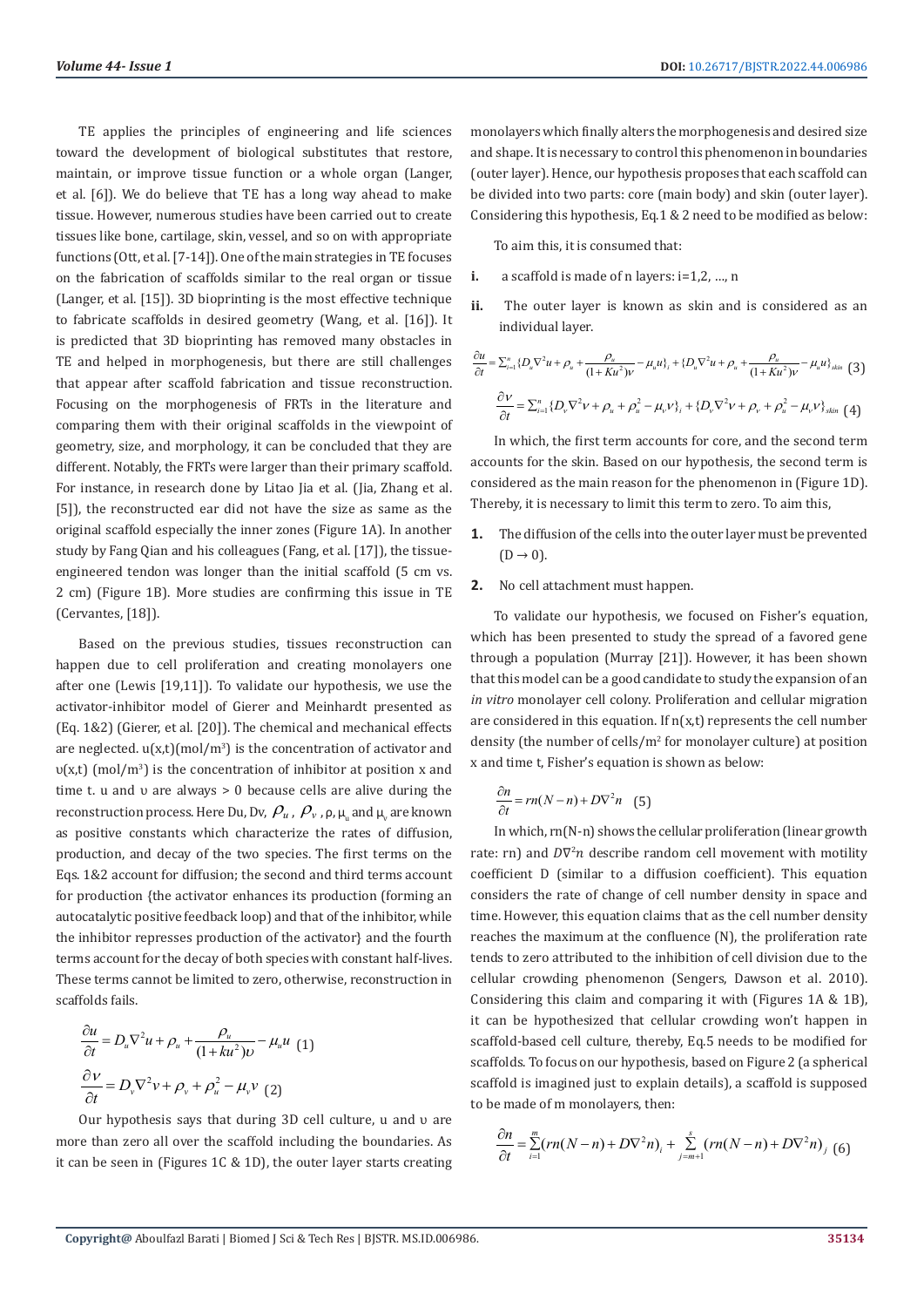

**Figure 2:** Schematic illustration of increasing monolayers created by cells and causing undesired FRT.

In which the first term describes cell proliferation over through the original scaffold and the second term describes the proliferation of the cells which cause new monolayers (s). if j tends to  $s$  ( $s \in N$ ), then undesired FRT will be obtained (Figure 1D). Eq.6 shows that cell proliferation is not limited to the designed scaffold and there is the possibility of changes in size. Therefore, it is necessary to limit the second term to zero which means controlling the number of monolayers is created by cells that consequently helps to keep the FRT equal to the original scaffold. Eq.6 can be summarized as below:

$$
\frac{\partial n}{\partial t} = \sum_{i=1}^{s} (rn(N-n) + D\nabla^2 n)_{i} \tag{7}
$$

Based on Eq.7, if s=m, then it can be claimed that cells will reconstruct the desired FRT and no changes in shape and size happen. To sum up, to have s=m, employing a thin layer as coating with no cell attachment ability can be useful to prevent cell proliferation and create a new monolayer. Besides, modifying the outer surface of the scaffold can also be useful in controlling the FRT morphology. In this regard, Eq.7 can be written for the main scaffold and the considered skin as below:

$$
\frac{\partial n}{\partial t} = \sum_{i=1}^{m} (rn(N-n) + D\nabla^2 n)_i + (rn(N-n) + D\nabla^2 n)_{\text{skin}} \tag{8}
$$

By controlling the cell growth and proliferation in the skin layer, Eq.8 can be summarized as below:

$$
\frac{\partial n}{\partial t} = \sum_{i=1}^{m} (rn(N-n) + D\nabla^2 n)_i \tag{9}
$$

# **Conclusion**

Based on our hypothesis, cells use their extracellular matrix to experience more growth and monolayers. This issue happens on the outer layer of the scaffold and there is a likelihood of changes in the size and shape of FRT. The outer layer can be considered artificial skin. By modifying this skin, the activity of the cells can be controlled and consequently, the final morphology and size of FRT will not differ from the primary scaffold.

## **Conflicts of Interest Statement**

The authors announce that they do not have any conflict of interest.

# **Author Contributions**

All authors contributed to the study conception and design. The main hypothesis proposed by Javad Esmaeili and developed by Dr. Aboulfazl Barati.

#### **Acknowledgment**

This study received no funding support.

#### **References**

1. [Ikada Y \(2006\) Challenges in tissue engineering. Journal of The Royal](https://royalsocietypublishing.org/doi/10.1098/rsif.2006.0124) [Society Interface 3\(10\): 589-601.](https://royalsocietypublishing.org/doi/10.1098/rsif.2006.0124)